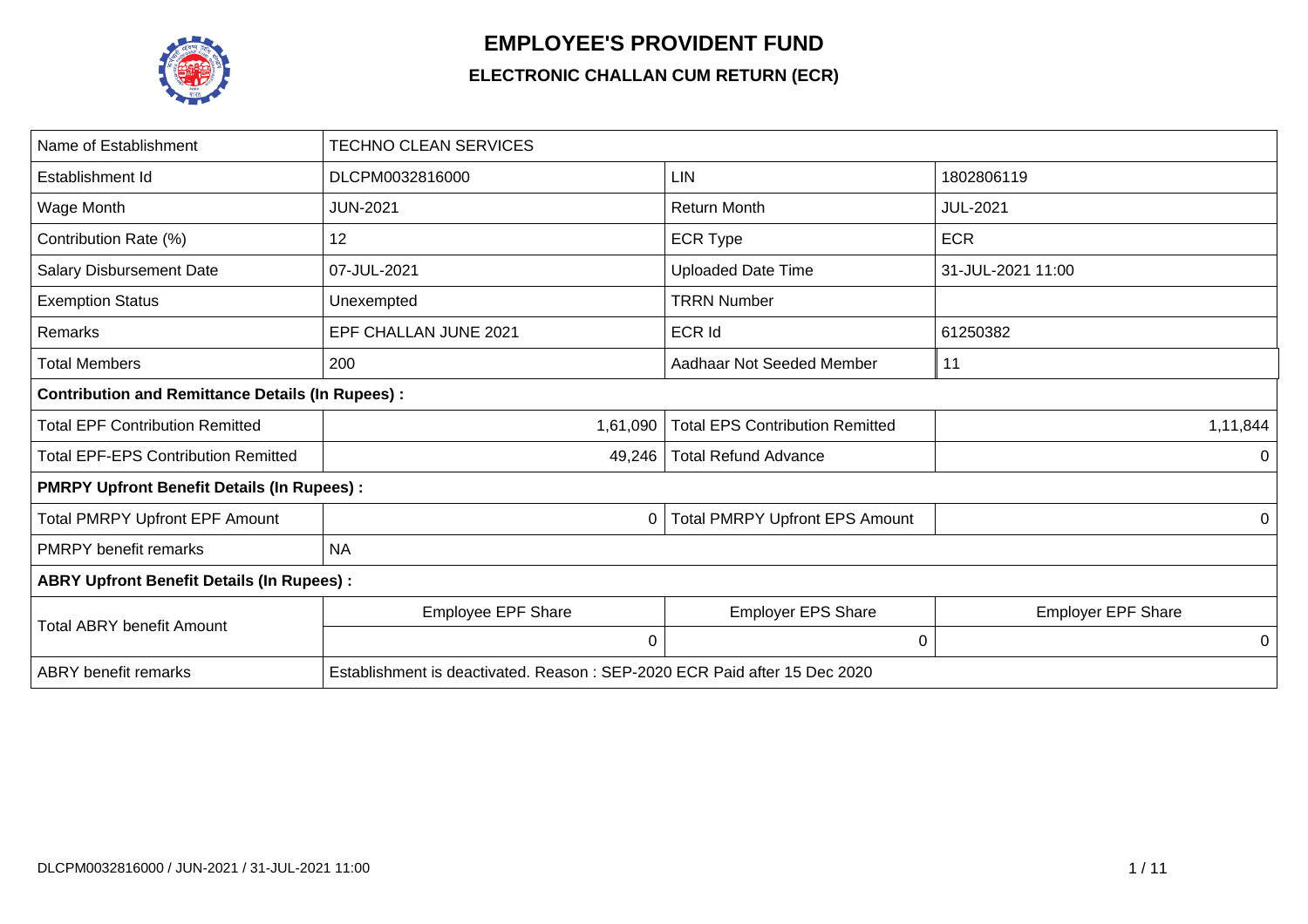## Member Details :-

|                |                  | Name as per                     |                                                  |                | Wages       |             |             |             | <b>Contribution Remitted</b> |             |                    |                |                                | <b>PMRPY / ABRY Benefit</b> |                 | Posting                          |
|----------------|------------------|---------------------------------|--------------------------------------------------|----------------|-------------|-------------|-------------|-------------|------------------------------|-------------|--------------------|----------------|--------------------------------|-----------------------------|-----------------|----------------------------------|
| SI. No.        | <b>UAN</b>       | <b>ECR</b>                      | <b>UAN</b><br><b>Repository</b>                  | <b>Gross</b>   | <b>EPF</b>  | <b>EPS</b>  | <b>EDLI</b> | EE.         | <b>EPS</b>                   | ER          | <b>NCP</b><br>Days | <b>Refunds</b> | <b>Pension</b><br><b>Share</b> | ER PF<br><b>Share</b>       | <b>EE Share</b> | <b>Location of</b><br>the member |
| $\overline{1}$ | 101027801628     | <b>AAMIR KHAN</b>               | AAMIR KHAN                                       | 10,080         | 10,080      | 10,080      | 10,080      | 1,210       | 840                          | 370         | $\mathbf{1}$       | $\mathbf 0$    |                                |                             |                 | N.A.                             |
| $\overline{2}$ | 100759892496     | AARIF                           | AARIF                                            | 10,080         | 10,080      | 10,080      | 10,080      | 1,210       | 840                          | 370         | $\mathbf{1}$       | $\mathbf 0$    |                                |                             |                 | N.A.                             |
| 3              | 10086135874<br>5 | <b>AASIF</b>                    | <b>AASIF</b>                                     | 8,169          | 8,169       | 8,169       | 8,169       | 980         | 680                          | 300         | 5                  | $\mathbf 0$    |                                |                             |                 | N.A.                             |
| $\overline{4}$ | 101706899441     | ABHISHEK<br><b>KUMAR TIWARI</b> | <b>ABHISHEK</b><br><b>KUMAR</b><br><b>TIWARI</b> | 5,822          | 5,822       | 5,822       | 5,822       | 699         | 485                          | 214         | 12                 | $\mathbf 0$    |                                |                             |                 | N.A.                             |
| 5              | 101640005236     | AJAY                            | AJAY                                             | $\overline{0}$ | $\mathbf 0$ | $\mathbf 0$ | $\mathbf 0$ | $\mathbf 0$ | $\mathbf 0$                  | $\mathbf 0$ | 30                 | $\mathbf 0$    |                                |                             |                 | N.A.                             |
| 6              | 100625991364     | <b>AJIT KUMAR</b>               | <b>AJEET</b><br><b>KUMAR</b>                     | 18,797         | 15,000      | 15,000      | 15,000      | 1,800       | 1,250                        | 550         | $\mathbf 0$        | $\mathbf 0$    |                                |                             |                 | N.A.                             |
| $\overline{7}$ | 10081670787<br>9 | <b>AJIT SINGH</b>               | <b>AJIT SINGH</b>                                | 18,000         | 18,000      | 18,000      | 15,000      | 2,160       | 1,499                        | 661         | $\mathbf 0$        | $\mathbf 0$    |                                |                             |                 | N.A.                             |
| 8              | 101419147193     | <b>AKASH</b>                    | <b>AKASH</b>                                     | 8,087          | 8,087       | 8,087       | 8,087       | 970         | 674                          | 296         | 5                  | $\mathbf 0$    |                                |                             |                 | N.A.                             |
| 9              | 101616114234     | AKHILESH<br><b>KUMAR</b>        | AKHILESH<br><b>KUMAR</b>                         | 8,410          | 8,410       | 8,410       | 8,410       | 1,009       | 701                          | 308         | $\overline{4}$     | $\mathbf 0$    |                                |                             |                 | N.A.                             |
| 10             | 100955331968     | AMARNATH                        | AMAR NATH                                        | 3,153          | 3,153       | 3,153       | 3,153       | 378         | 263                          | 115         | 20                 | $\mathbf 0$    |                                |                             |                 | N.A.                             |
| 11             | 101394949217     | <b>AMIT KUMAR</b>               | <b>AMIT KUMAR</b>                                | 6,530          | 6,530       | 6,530       | 6,530       | 784         | 544                          | 240         | 12                 | $\mathbf 0$    |                                |                             |                 | N.A.                             |
| 12             | 101328016127     | <b>ANIL KUMAR</b>               | <b>ANIL KUMAR</b>                                | 13,723         | 13,723      | 13,723      | 13,723      | 1,647       | 1,143                        | 504         | $\mathbf 0$        | $\mathsf{O}$   |                                |                             |                 | N.A.                             |
| 13             | 101682691516     | <b>ANIL KUMAR</b>               | <b>ANIL KUMAR</b>                                | 8,647          | 8,647       | 8,647       | 8,647       | 1,038       | 720                          | 318         | $\overline{4}$     | $\mathbf 0$    |                                |                             |                 | N.A.                             |
| 14             | 101525166415     | ANKUSH                          | ANKUSH                                           | 4,860          | 4,860       | 4,860       | 4,860       | 583         | 405                          | 178         | 20                 | $\mathbf 0$    |                                |                             |                 | N.A.                             |
| 15             | 101706899460     | ANURUDDH                        | ANURUDDH                                         | 6,469          | 6,469       | 6,469       | 6,469       | 776         | 539                          | 237         | 10                 | $\mathbf 0$    |                                |                             |                 | N.A.                             |
| 16             | 101709363769     | ARBAJ KHAN                      | <b>ARBAJ KHAN</b>                                | 5,175          | 5,175       | 5,175       | 5,175       | 621         | 431                          | 190         | 14                 | $\mathbf 0$    |                                |                             |                 | N.A.                             |
| 17             | 100761085812     | ARJUN                           | <b>ARJUN</b><br><b>KUMAR</b>                     | 10,328         | 10,000      | 10,000      | 10,000      | 1,200       | 833                          | 367         | 10                 | $\mathbf 0$    |                                |                             |                 | N.A.                             |
| 18             | 100861205451     | <b>ARSAD</b>                    | <b>ARSAD</b>                                     | 8,087          | 8,087       | 8,087       | 8,087       | 970         | 674                          | 296         | 5                  | $\mathbf 0$    |                                |                             |                 | N.A.                             |
| 19             | 101205235969     | ARUN                            | ARUN                                             | $\mathbf 0$    | $\mathbf 0$ | $\mathbf 0$ | $\mathbf 0$ | $\mathbf 0$ | $\mathbf 0$                  | $\mathbf 0$ | 30                 | $\mathbf 0$    |                                |                             |                 | N.A.                             |
| 20             | 101591162418     | ASHEESH                         | <b>ASHISH</b>                                    | 4,529          | 4,529       | 4,529       | 4,529       | 543         | 377                          | 166         | 16                 | $\mathbf 0$    |                                |                             |                 | N.A.                             |
| 21             | 101547818722     | <b>ASHOK KUMAR</b>              | <b>ASHOK</b><br><b>KUMAR</b>                     | 8,331          | 8,331       | 8,331       | 8,331       | 1,000       | 694                          | 306         | $\overline{7}$     | $\mathbf 0$    |                                |                             |                 | N.A.                             |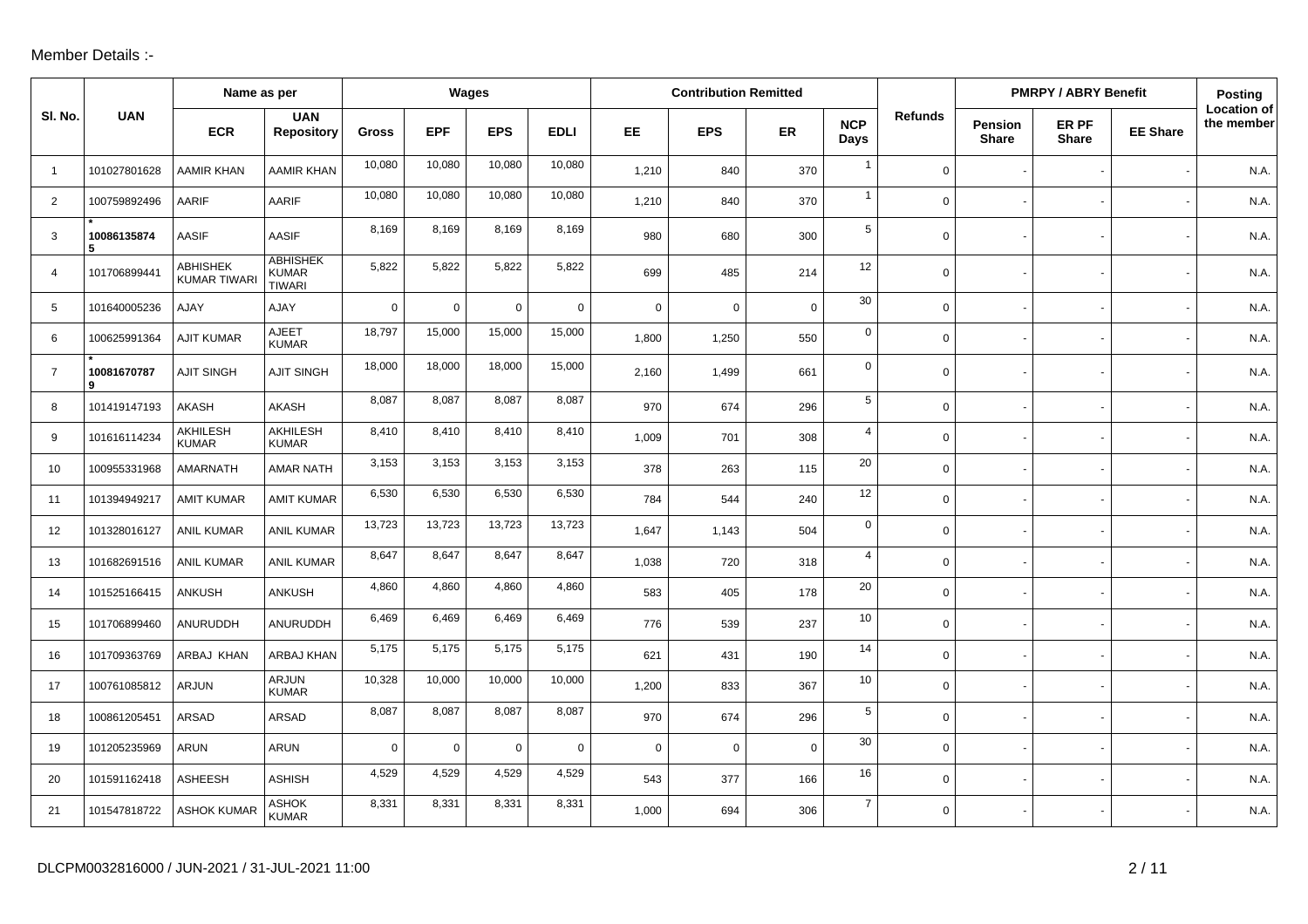|         |                  | Name as per                     |                                               |              | Wages      |                |             |             | <b>Contribution Remitted</b> |             |                    |                |                                | <b>PMRPY / ABRY Benefit</b> |                 | Posting                          |
|---------|------------------|---------------------------------|-----------------------------------------------|--------------|------------|----------------|-------------|-------------|------------------------------|-------------|--------------------|----------------|--------------------------------|-----------------------------|-----------------|----------------------------------|
| SI. No. | <b>UAN</b>       | <b>ECR</b>                      | <b>UAN</b><br><b>Repository</b>               | <b>Gross</b> | <b>EPF</b> | <b>EPS</b>     | <b>EDLI</b> | EE.         | <b>EPS</b>                   | <b>ER</b>   | <b>NCP</b><br>Days | <b>Refunds</b> | <b>Pension</b><br><b>Share</b> | ER PF<br><b>Share</b>       | <b>EE Share</b> | <b>Location of</b><br>the member |
| 22      | 101651003795     | ASHU                            | <b>ASHU</b>                                   | 1,033        | 1,000      | 1,000          | 1,000       | 120         | 83                           | 37          | 28                 | $\Omega$       |                                |                             |                 | N.A.                             |
| 23      | 101408734072     | <b>ATUL</b>                     | <b>ATUL KUMAR</b>                             | 826          | 826        | 826            | 826         | 99          | 69                           | 30          | 28                 | $\Omega$       |                                |                             |                 | N.A.                             |
| 24      | 101343377535     | <b>BABU LAL</b>                 | <b>BABU LAL</b>                               | 4,860        | 4,860      | 4,860          | 4,860       | 583         | 405                          | 178         | 20                 | $\Omega$       |                                |                             |                 | N.A.                             |
| 25      | 101706899908     | <b>BAHADUR</b>                  | <b>BAHADUR</b>                                | 3,235        | 3,235      | 3,235          | 3,235       | 388         | 269                          | 119         | 20                 | $\mathbf 0$    |                                |                             |                 | N.A.                             |
| 26      | 101709364794     | <b>BALVEER</b><br><b>SINGH</b>  | <b>BALVEER</b><br><b>SINGH</b>                | 8,087        | 8,087      | 8,087          | 8,087       | 970         | 674                          | 296         | 5                  | $\mathbf 0$    |                                |                             |                 | N.A.                             |
| 27      | 100479311426     | <b>BHIM SEN</b>                 | <b>BHIM SEN</b>                               | 7,291        | 7,291      | 7,291          | 7,291       | 875         | 607                          | 268         | 15                 | $\mathbf 0$    |                                |                             |                 | N.A.                             |
| 28      | 101706899920     | CHANDN<br><b>KUMAR RAJAK</b>    | <b>CHANDN</b><br><b>KUMAR</b><br><b>RAJAK</b> | 6,793        | 6,793      | 6,793          | 6,793       | 815         | 566                          | 249         | 9                  | $\Omega$       |                                |                             |                 | N.A.                             |
| 29      | 100762469058     | CHANDAR<br><b>MOHAN</b>         | CHANDRAMO<br><b>HAN</b>                       | 4,090        | 4.090      | 4,090          | 4,090       | 491         | 341                          | 150         | 21                 | $\Omega$       |                                |                             |                 | N.A.                             |
| 30      | 101650244267     | CHANDRIKA                       | <b>CHANDRIKA</b>                              | 4,231        | 4,231      | 4,231          | 4,231       | 508         | 352                          | 156         | 20                 | $\Omega$       |                                |                             |                 | N.A.                             |
| 31      | 101545237415     | <b>DASHRATH</b><br><b>SINGH</b> | <b>DASHRATH</b><br><b>SINGH</b>               | 6,365        | 6,365      | 6,365          | 6,365       | 764         | 530                          | 234         | 13                 | $\Omega$       |                                |                             |                 | N.A.                             |
| 32      | 101419146915     | <b>DEEPAK</b>                   | <b>DEEPAK</b>                                 | 2,430        | 2,430      | 2,430          | 2,430       | 292         | 202                          | 90          | 25                 | $\mathbf 0$    |                                |                             |                 | N.A.                             |
| 33      | 10091800466      | <b>DEEPAK</b>                   | <b>DEEPAK</b>                                 | 4,386        | 3,500      | 3,500          | 3,500       | 420         | 292                          | 128         | 23                 | $\Omega$       |                                |                             |                 | N.A.                             |
| 34      | 100756467100     | <b>DEEPAK KUMAR</b>             | <b>DEEPAK</b><br><b>KUMAR</b>                 | 10,328       | 10,000     | 10,000         | 10,000      | 1.200       | 833                          | 367         | 10                 | $\mathbf 0$    |                                |                             |                 | N.A.                             |
| 35      | 101459321866     | <b>DEEPAK KUMA</b>              | <b>DEEPAK</b><br><b>KUMAR</b>                 | 13,158       | 10,500     | 10,500         | 10,500      | 1,260       | 875                          | 385         | 9                  | $\mathbf 0$    |                                |                             |                 | N.A.                             |
| 36      | 101625629647     | <b>DEEPAK SAHU</b>              | <b>DEEPAK</b><br>SAHU                         | 12,893       | 12,893     | 12,893         | 12,893      | 1,547       | 1,074                        | 473         | $\mathbf 0$        | $\mathbf 0$    |                                |                             |                 | N.A.                             |
| 37      | 101048123007     | <b>DEEPU</b>                    | <b>DEPU DASS</b>                              | 11,278       | 9,000      | 9,000          | 9,000       | 1,080       | 750                          | 330         | 12                 | $\mathbf 0$    |                                |                             |                 | N.A.                             |
| 38      | 101709060959     | <b>DEVENDRA</b><br><b>KUMAR</b> | <b>DEVENDRA</b><br><b>KUMAR</b>               | 1,941        | 1.941      | 1,941          | 1,941       | 233         | 162                          | 71          | 24                 | $\Omega$       |                                |                             |                 | N.A.                             |
| 39      | 101706899912     | <b>DHIRAJ KUMAR</b>             | <b>DHIRAJ</b><br><b>KUMAR</b>                 | 6,793        | 6,793      | 6,793          | 6,793       | 815         | 566                          | 249         | 9                  | $\Omega$       |                                |                             |                 | N.A.                             |
| 40      | 10083631196<br>5 | DIGAMBAR<br><b>SINGH</b>        | <b>DIGAMBER</b>                               | $\mathbf 0$  | $\Omega$   | $\overline{0}$ | $\mathbf 0$ | $\mathbf 0$ | $\mathbf 0$                  | $\mathbf 0$ | 30                 | $\mathbf 0$    |                                |                             |                 | N.A.                             |
| 41      | 101709364787     | <b>DILIP YADAV</b>              | <b>DILIP YADAV</b>                            | 970          | 970        | 970            | 970         | 116         | 81                           | 35          | 27                 | $\Omega$       |                                |                             |                 | N.A.                             |
| 42      | 101579084453     | <b>DINESH KUMAR</b>             | <b>DINESH</b><br><b>KUMAR</b>                 | 4,852        | 4,852      | 4,852          | 4,852       | 582         | 404                          | 178         | 15                 | $\Omega$       |                                |                             |                 | N.A.                             |
| 43      | 100420599701     | <b>DINESH KUMAR</b>             | <b>DINESH</b><br><b>KUMAR</b>                 | 12,002       | 12,002     | 12,002         | 12,002      | 1,440       | 1,000                        | 440         | $\overline{2}$     | $\Omega$       |                                |                             |                 | N.A.                             |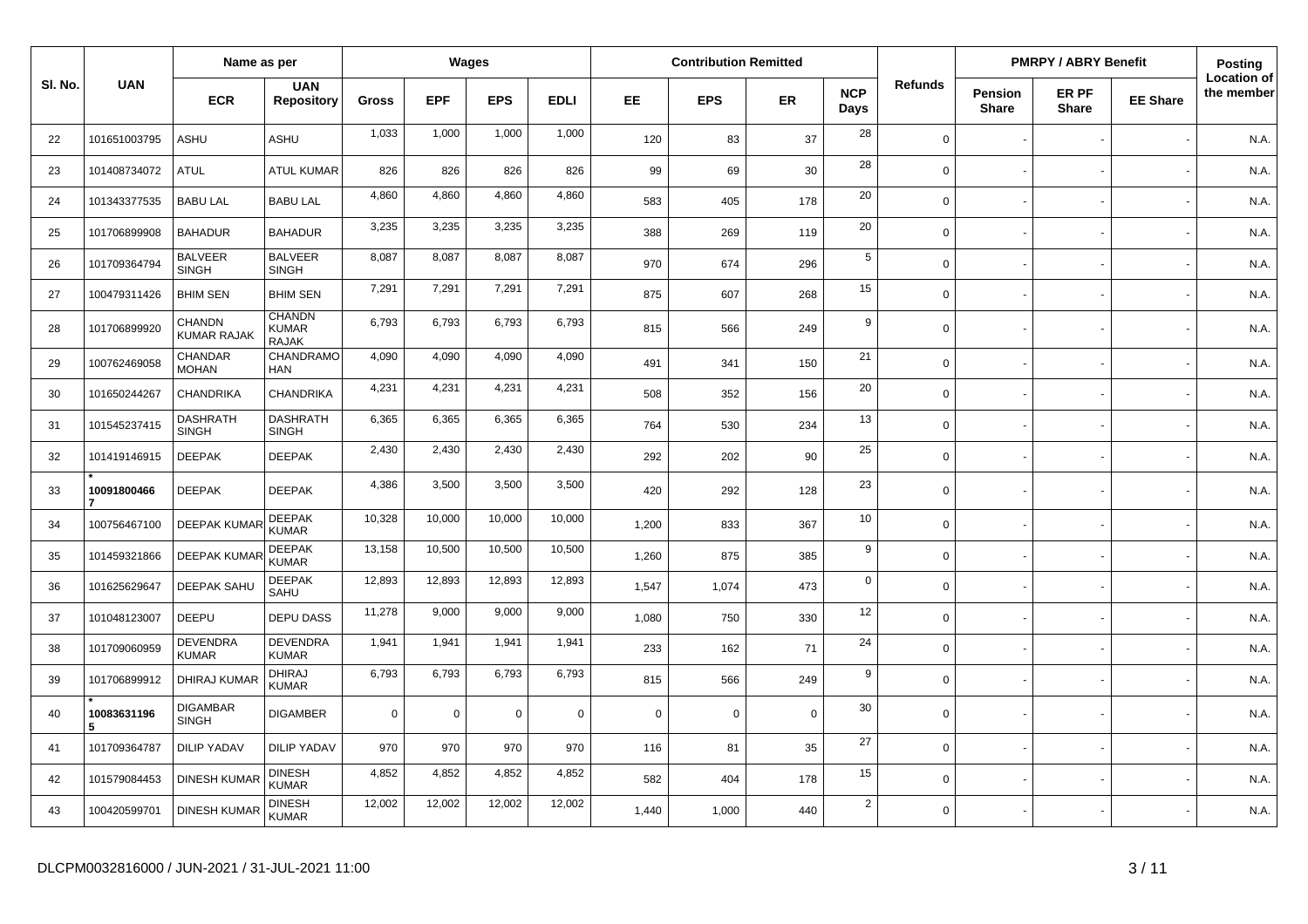|         |                             | Name as per                        |                                       |              |            | Wages          |             |             | <b>Contribution Remitted</b> |             |                    |                |                                | <b>PMRPY / ABRY Benefit</b> |                 | <b>Posting</b>                   |
|---------|-----------------------------|------------------------------------|---------------------------------------|--------------|------------|----------------|-------------|-------------|------------------------------|-------------|--------------------|----------------|--------------------------------|-----------------------------|-----------------|----------------------------------|
| SI. No. | <b>UAN</b>                  | <b>ECR</b>                         | <b>UAN</b><br><b>Repository</b>       | <b>Gross</b> | <b>EPF</b> | <b>EPS</b>     | <b>EDLI</b> | EE          | <b>EPS</b>                   | ER          | <b>NCP</b><br>Days | <b>Refunds</b> | <b>Pension</b><br><b>Share</b> | ER PF<br><b>Share</b>       | <b>EE Share</b> | <b>Location of</b><br>the member |
| 44      | 10076068111                 | <b>GAJENDAR</b>                    | <b>GAJENDER</b>                       | 10,328       | 10,000     | 10,000         | 10,000      | 1.200       | 833                          | 367         | 10                 | $\Omega$       |                                |                             |                 | N.A.                             |
| 45      | 10076094498<br>U            | <b>GANGADHAR</b>                   | GANGA                                 | 3,153        | 3,153      | 3,153          | 3,153       | 378         | 263                          | 115         | 20                 | $\Omega$       |                                |                             |                 | N.A.                             |
| 46      | 101282890839                | <b>GAURAV</b><br><b>KUMAR</b>      | <b>GAURAV</b><br><b>KUMAR</b>         | 1,271        | 1,271      | 1,271          | 1,271       | 153         | 106                          | 47          | 28                 | $\Omega$       |                                |                             |                 | N.A.                             |
| 47      | 10075683987<br>8            | <b>GORELAL</b>                     | <b>GORELAL</b>                        | 4,729        | 4,729      | 4,729          | 4,729       | 567         | 394                          | 173         | 15                 | $\Omega$       |                                |                             |                 | N.A.                             |
| 48      | 100157835579                | <b>GURU CHARAN</b><br><b>SINGH</b> | <b>GURU</b><br>CHARAN<br><b>SINGH</b> | 18,797       | 15,000     | 15,000         | 15,000      | 1,800       | 1,250                        | 550         | $\mathbf 0$        | $\Omega$       |                                |                             |                 | N.A.                             |
| 49      | 100161505208                | <b>HARI RAM</b><br><b>MANDAL</b>   | <b>HARI RAM</b><br><b>MANDAL</b>      | 16,376       | 10,791     | 10,791         | 10,791      | 1,295       | 899                          | 396         | $\mathbf 0$        | $\Omega$       |                                |                             |                 | N.A.                             |
| 50      | 101542939502                | <b>HARIKESH</b><br><b>KUMAR</b>    | <b>HARIKESH</b><br><b>KUMAR</b>       | 5,822        | 5,822      | 5,822          | 5,822       | 699         | 485                          | 214         | 12                 | $\Omega$       |                                |                             |                 | N.A.                             |
| 51      | 101503749538                | <b>HARIOM</b><br><b>GOSHWAMI</b>   | <b>HARIOM</b><br><b>GOSHWAMI</b>      | 2,371        | 2,371      | 2,371          | 2,371       | 285         | 198                          | 87          | 25                 | $\mathbf 0$    |                                |                             |                 | N.A.                             |
| 52      | 101191856396                | <b>HARISH KUMA</b>                 | HARISH<br>KUMAR                       | 9,542        | 9,542      | 9,542          | 9,542       | 1.145       | 795                          | 350         | $\mathbf 0$        | $\Omega$       |                                |                             |                 | N.A.                             |
| 53      | 100661571588                | <b>HONEY KUMAF</b>                 | <b>HONEY</b><br>KUMAR                 | 4,590        | 4,590      | 4,590          | 4,590       | 551         | 382                          | 169         | 15                 | $\mathbf 0$    |                                |                             |                 | N.A.                             |
| 54      | 101706899402                | <b>INDRAJEET</b>                   | <b>INDRAJEET</b>                      | 5,175        | 5,175      | 5,175          | 5,175       | 621         | 431                          | 190         | 14                 | $\Omega$       |                                |                             |                 | N.A.                             |
| 55      | 101538491500                | <b>JAGDEESH</b><br><b>KUMAR</b>    | <b>JAGDEESH</b><br><b>KUMAR</b>       | 8,734        | 8,734      | 8,734          | 8,734       | 1,048       | 728                          | 320         | 3                  | $\Omega$       |                                |                             |                 | N.A.                             |
| 56      | 101546994360                | <b>JAGDISH BABL</b>                | <b>JAGDISH</b><br><b>BABU</b>         | 18,797       | 15,000     | 15,000         | 15,000      | 1,800       | 1,250                        | 550         | $\mathbf 0$        | $\Omega$       |                                |                             |                 | N.A.                             |
| 57      | 100721780334                | <b>JAGMAL</b>                      | <b>JAGMAL</b>                         | 9,144        | 9.144      | 9,144          | 9,144       | 1,097       | 762                          | 335         | $\overline{1}$     | $\Omega$       |                                |                             |                 | N.A.                             |
| 58      | 101002038252                | <b>JAI PRAKASH</b>                 | <b>JAI PRAKASH</b>                    | 4,590        | 4.590      | 4,590          | 4,590       | 551         | 382                          | 169         | 15                 | $\Omega$       |                                |                             |                 | N.A.                             |
| 59      | 10062728804                 | JEETOO KUMAR                       | <b>JITU KUMAR</b>                     | 5,822        | 5,822      | 5,822          | 5,822       | 699         | 485                          | 214         | 12                 | $\mathbf 0$    |                                |                             |                 | N.A.                             |
| 60      | 10081670788<br>$\mathbf{0}$ | <b>JORAWAR</b><br><b>SINGH</b>     | <b>JORAWAR</b><br><b>SINGH</b>        | 15,000       | 15,000     | 15,000         | 15,000      | 1,800       | 1,250                        | 550         | $\mathbf 0$        | $\mathbf 0$    |                                |                             |                 | N.A.                             |
| 61      | 101458395956                | JUGNU                              | JUGNU                                 | $\Omega$     | $\Omega$   | $\overline{0}$ | $\Omega$    | $\mathbf 0$ | $\Omega$                     | $\mathbf 0$ | 30                 | $\Omega$       |                                |                             |                 | N.A.                             |
| 62      | 101598422042                | KALYAN                             | KALYAN                                | 6,631        | 6,631      | 6,631          | 6,631       | 796         | 552                          | 244         | 9                  | $\Omega$       |                                |                             |                 | N.A.                             |
| 63      | 101450924479                | <b>KAMAL</b>                       | KAMAL                                 | 9,507        | 9,507      | 9,507          | 9,507       | 1,141       | 792                          | 349         | $\mathbf{3}$       | $\Omega$       |                                |                             |                 | N.A.                             |
| 64      | 101706899456                | KAMLESH                            | KAMLESH                               | 5,175        | 5,175      | 5,175          | 5,175       | 621         | 431                          | 190         | 14                 | $\Omega$       |                                |                             |                 | N.A.                             |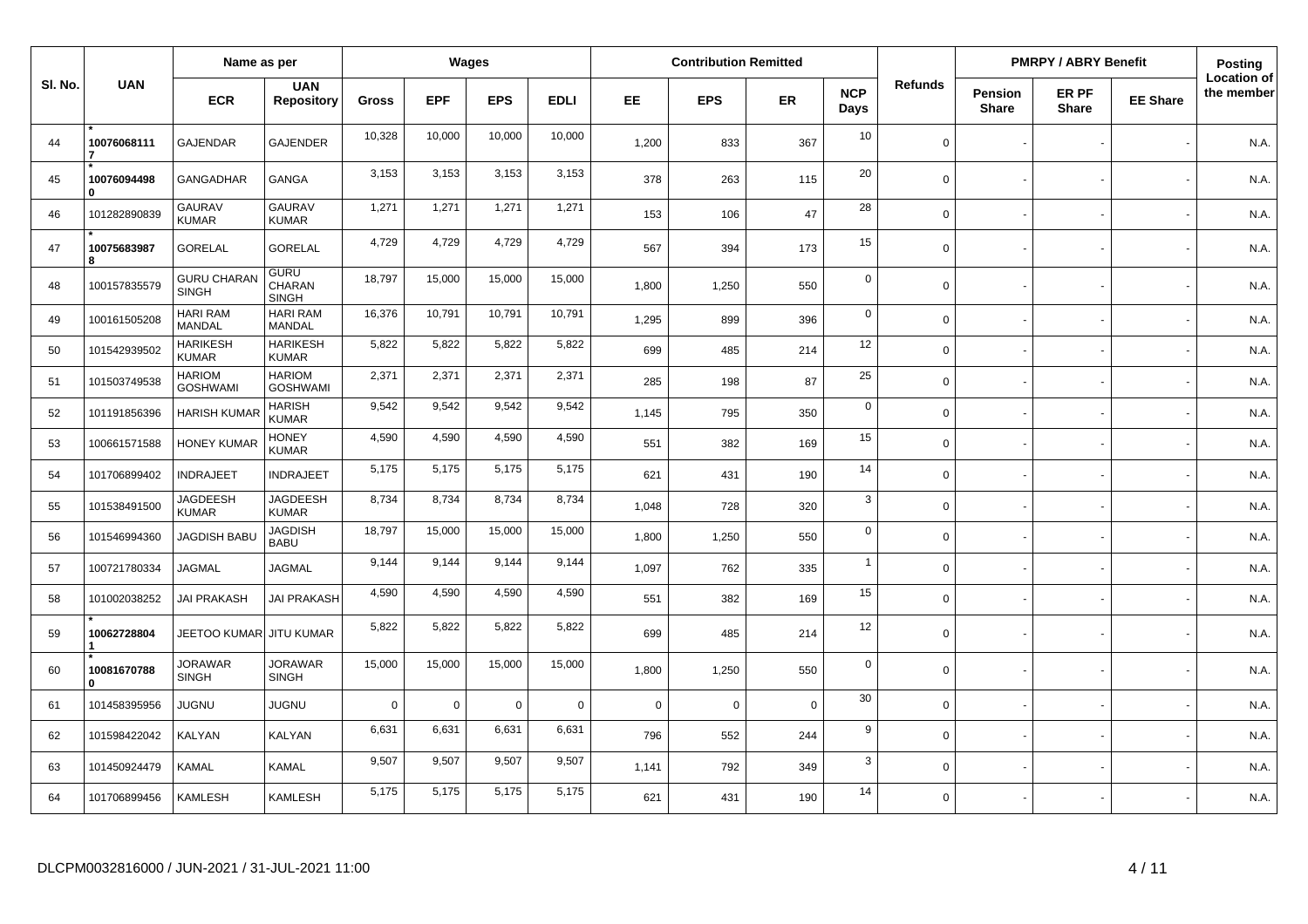|         |              | Name as per                     |                                                |              |            | Wages          |             |             | <b>Contribution Remitted</b> |             |                    |                |                         | <b>PMRPY / ABRY Benefit</b> |                 | <b>Posting</b>                   |
|---------|--------------|---------------------------------|------------------------------------------------|--------------|------------|----------------|-------------|-------------|------------------------------|-------------|--------------------|----------------|-------------------------|-----------------------------|-----------------|----------------------------------|
| SI. No. | <b>UAN</b>   | <b>ECR</b>                      | <b>UAN</b><br><b>Repository</b>                | <b>Gross</b> | <b>EPF</b> | <b>EPS</b>     | <b>EDLI</b> | EE          | <b>EPS</b>                   | <b>ER</b>   | <b>NCP</b><br>Days | <b>Refunds</b> | Pension<br><b>Share</b> | ER PF<br><b>Share</b>       | <b>EE Share</b> | <b>Location of</b><br>the member |
| 65      | 101616114252 | <b>KAMLESH</b>                  | KAMLESH                                        | 9,333        | 9,333      | 9,333          | 9,333       | 1,120       | 777                          | 343         | $\overline{4}$     | $\Omega$       |                         |                             |                 | N.A.                             |
| 66      | 101087086658 | <b>KANDASWAMI</b>               | KANDASWAM                                      | $\Omega$     | 0          | $\overline{0}$ | $\mathbf 0$ | $\mathbf 0$ | $\Omega$                     | $\mathbf 0$ | 30                 | $\Omega$       |                         |                             |                 | N.A.                             |
| 67      | 101336150992 | <b>KARAN SINGH</b>              | <b>KARAN</b><br><b>SINGH</b>                   | 18,797       | 15,000     | 15,000         | 15,000      | 1,800       | 1,250                        | 550         | $\mathbf 0$        | $\Omega$       |                         |                             |                 | N.A.                             |
| 68      | 100761239676 | <b>KISHAN KUMAR</b>             | <b>KISHAN</b><br><b>KUMAR</b>                  | 18,797       | 15,000     | 15,000         | 15,000      | 1,800       | 1,250                        | 550         | $\mathbf 0$        | $\Omega$       |                         |                             |                 | N.A.                             |
| 69      | 101709061049 | <b>KOSHAL</b><br><b>KUMAR</b>   | <b>KOSHAL</b><br><b>KUMAR</b>                  | 970          | 970        | 970            | 970         | 116         | 81                           | 35          | 27                 | $\Omega$       |                         |                             |                 | N.A.                             |
| 70      | 101604544210 | <b>KRISHNA</b><br><b>KUMAR</b>  | <b>KRISHNA</b><br><b>KUMAR</b>                 | 3,882        | 3,882      | 3,882          | 3,882       | 466         | 323                          | 143         | 18                 | $\Omega$       |                         |                             |                 | N.A.                             |
| 71      | 101404712477 | <b>KULDEEP</b><br><b>SHARMA</b> | <b>KULDEEP</b><br><b>SHARMA</b>                | 8,779        | 8,500      | 8,500          | 8,500       | 1,020       | 708                          | 312         | 13                 | $\Omega$       |                         |                             |                 | N.A.                             |
| 72      | 100213365154 | MAHANT                          | <b>MAHANT</b><br><b>PRASAD</b>                 | 13,511       | 11,497     | 11,497         | 11,497      | 1.380       | 958                          | 422         | $\mathbf 0$        | $\Omega$       |                         |                             |                 | N.A.                             |
| 73      | 101706899494 | <b>MAHENDRA</b><br><b>SINGH</b> | <b>MAHENDRA</b><br><b>SINGH</b>                | 7,116        | 7,116      | 7,116          | 7,116       | 854         | 593                          | 261         | 8                  | $\Omega$       |                         |                             |                 | N.A.                             |
| 74      | 101709364773 | <b>MANKESH</b>                  | <b>MANKESH</b>                                 | 2,264        | 2,264      | 2,264          | 2,264       | 272         | 189                          | 83          | 23                 | $\Omega$       |                         |                             |                 | N.A.                             |
| 75      | 101662163708 | <b>MANOJ</b>                    | <b>MANOJ</b><br><b>KASHYAP</b>                 | 4,374        | 4,374      | 4,374          | 4,374       | 525         | 364                          | 161         | 21                 | $\Omega$       |                         |                             |                 | N.A.                             |
| 76      | 100861498026 | <b>MANOJ KUMAI</b>              | <b>MANOJ</b><br><b>KUMAR</b>                   | 18,797       | 15,000     | 15,000         | 15,000      | 1,800       | 1,250                        | 550         | $\mathbf 0$        | $\mathbf 0$    |                         |                             |                 | N.A.                             |
| 77      | 101388688807 | <b>MANOJ</b>                    | <b>MANOJ</b><br><b>KUMAR</b>                   | 5,164        | 5,000      | 5,000          | 5,000       | 600         | 417                          | 183         | 20                 | $\mathbf 0$    |                         |                             |                 | N.A.                             |
| 78      | 101604588533 | <b>MD GULJAR</b>                | <b>MD GULJAR</b>                               | 6,305        | 5,365      | 5,365          | 5,365       | 644         | 447                          | 197         | 16                 | $\Omega$       |                         |                             |                 | N.A.                             |
| 79      | 101675164070 | <b>MD SADDAM</b>                | <b>MD SADDAM</b>                               | 18,797       | 15,000     | 15,000         | 15,000      | 1,800       | 1,250                        | 550         | $\mathbf 0$        | $\Omega$       |                         |                             |                 | N.A.                             |
| 80      | 101188057655 | <b>MITHUN</b>                   | <b>MITHUN</b>                                  | 5,175        | 5,175      | 5,175          | 5,175       | 621         | 431                          | 190         | 14                 | $\Omega$       |                         |                             |                 | N.A.                             |
| 81      | 100923735583 | <b>MITHUN KUMAR</b><br>PASWAN   | <b>MITHUN</b><br><b>KUMAR</b><br><b>PASWAN</b> | 6,469        | 6.469      | 6,469          | 6,469       | 776         | 539                          | 237         | 10                 | $\Omega$       |                         |                             |                 | N.A.                             |
| 82      | 101464399106 | MOD.ZILANI                      | <b>MOD ZILANI</b>                              | 18,797       | 15,000     | 15,000         | 15,000      | 1,800       | 1,250                        | 550         | $\mathbf 0$        | $\Omega$       |                         |                             |                 | N.A.                             |
| 83      | 101299007266 | MOH.<br>ISHTKHAR                | <b>MOH</b><br><b>ISHTKHAR</b>                  | 6,892        | 5,500      | 5,500          | 5,500       | 660         | 458                          | 202         | 19                 | $\Omega$       |                         |                             |                 | N.A.                             |
| 84      | 101546994506 | <b>MOHD AFTAB</b>               | <b>MOHD</b><br><b>AFTAB</b>                    | 18,797       | 15,000     | 15,000         | 15,000      | 1,800       | 1,250                        | 550         | $\mathbf 0$        | $\Omega$       |                         |                             |                 | N.A.                             |
| 85      | 101454969901 | SHAKEEL                         | MOHD<br><b>SHAKEEL</b>                         | 9,144        | 9,144      | 9,144          | 9,144       | 1,097       | 762                          | 335         | $\overline{1}$     | $\Omega$       |                         |                             |                 | N.A.                             |
| 86      | 101643701478 | <b>MONU SHARMA</b>              | <b>MONU</b><br><b>SHARMA</b>                   | 9.911        | 9.911      | 9.911          | 9,911       | 1.189       | 826                          | 363         | $\mathbf 0$        | $\Omega$       |                         |                             |                 | N.A.                             |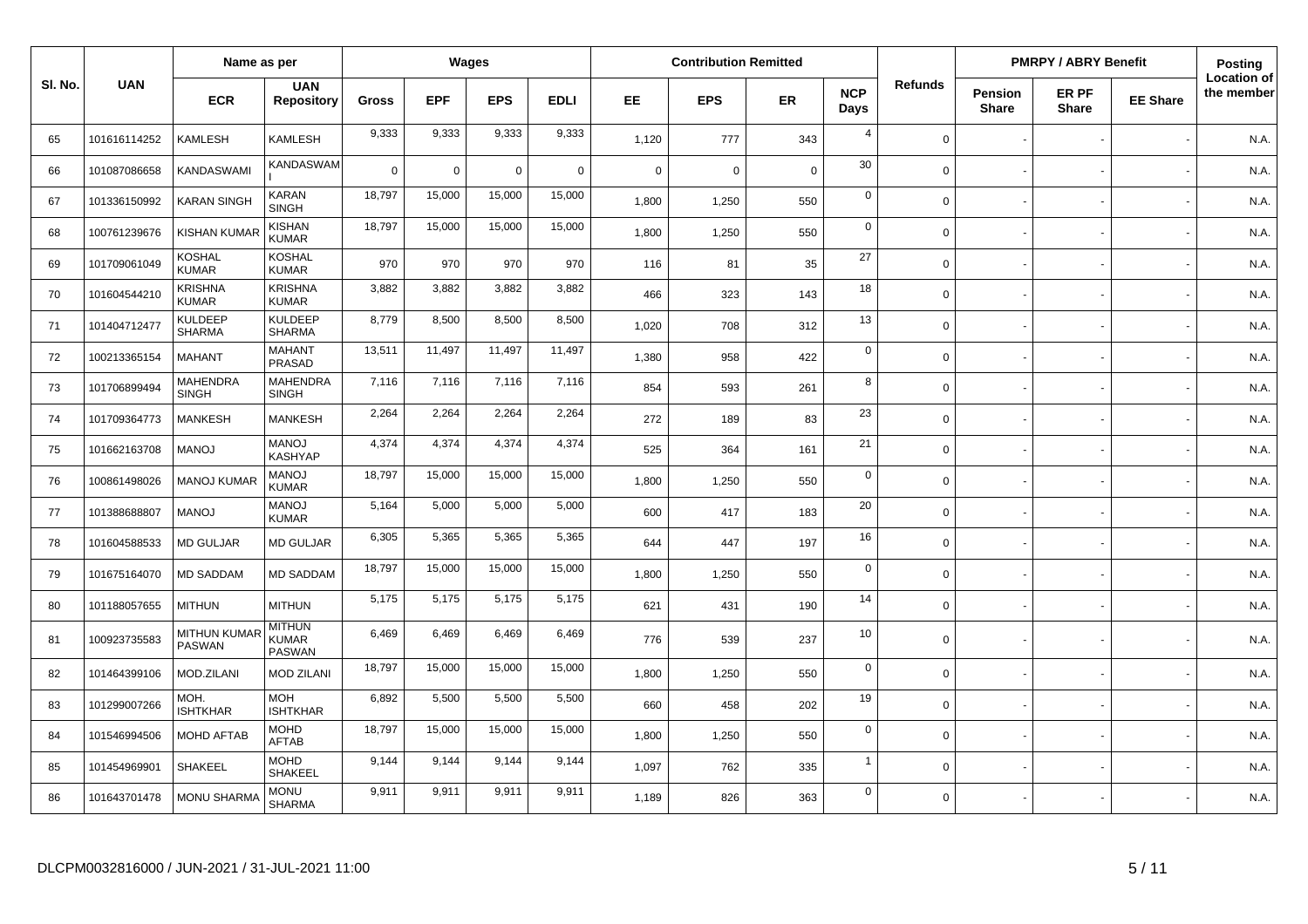|         |              | Name as per                    |                                                |              |            | Wages      |             |       | <b>Contribution Remitted</b> |           |                    |                |                         | <b>PMRPY / ABRY Benefit</b> |                 | <b>Posting</b>                   |
|---------|--------------|--------------------------------|------------------------------------------------|--------------|------------|------------|-------------|-------|------------------------------|-----------|--------------------|----------------|-------------------------|-----------------------------|-----------------|----------------------------------|
| SI. No. | <b>UAN</b>   | <b>ECR</b>                     | <b>UAN</b><br><b>Repository</b>                | <b>Gross</b> | <b>EPF</b> | <b>EPS</b> | <b>EDLI</b> | EE    | <b>EPS</b>                   | <b>ER</b> | <b>NCP</b><br>Days | <b>Refunds</b> | Pension<br><b>Share</b> | ER PF<br><b>Share</b>       | <b>EE Share</b> | <b>Location of</b><br>the member |
| 87      | 101562491768 | <b>MONU YADAV</b>              | <b>MONU</b><br>YADAV                           | 2,335        | 2,335      | 2,335      | 2,335       | 280   | 195                          | 85        | 22                 | $\Omega$       |                         |                             |                 | N.A.                             |
| 88      | 101607984153 | <b>MUKESH</b><br><b>KUMAR</b>  | <b>MUKESH</b><br><b>KUMAR</b>                  | 6,146        | 6,146      | 6,146      | 6,146       | 738   | 512                          | 226       | 11                 | $\Omega$       |                         |                             |                 | N.A.                             |
| 89      | 100949133335 | <b>MUKESH</b><br><b>KUMAR</b>  | <b>MUKESH</b><br><b>KUMAR</b>                  | 9,459        | 9,459      | 9,459      | 9,459       | 1,135 | 788                          | 347       | $\mathbf 0$        | $\Omega$       |                         |                             |                 | N.A.                             |
| 90      | 101308526202 | <b>MUKESH</b><br><b>KUMAR</b>  | <b>MUKESH</b><br><b>KUMAR</b>                  | 4,658        | 4,658      | 4,658      | 4,658       | 559   | 388                          | 171       | 18                 | $\Omega$       |                         |                             |                 | N.A.                             |
| 91      | 101665699866 | MUKESH<br>PRATAP SINGH         | <b>MUKESH</b><br><b>PRATAP</b><br><b>SINGH</b> | 9,293        | 9,293      | 9,293      | 9,293       | 1,115 | 774                          | 341       | 3                  | $\mathbf 0$    |                         |                             |                 | N.A.                             |
| 92      | 101138825709 | <b>MUNEESH</b><br><b>KUMAR</b> | <b>MUNEESH</b><br><b>KUMAR</b>                 | 2,801        | 2,801      | 2,801      | 2,801       | 336   | 233                          | 103       | 22                 | $\Omega$       |                         |                             |                 | N.A.                             |
| 93      | 101546994497 | NADEEM                         | NADEEM                                         | 9,255        | 9,255      | 9,255      | 9,255       | 1.111 | 771                          | 340       | 3                  | $\Omega$       |                         |                             |                 | N.A.                             |
| 94      | 101258159695 | <b>NASIR HUSSAI</b>            | NASIR<br><b>HUSSAIN</b>                        | 9,533        | 9,533      | 9,533      | 9,533       | 1,144 | 794                          | 350       | 6                  | $\Omega$       |                         |                             |                 | N.A.                             |
| 95      | 100252825788 | NAVEEN                         | <b>NAVEEN</b><br><b>KUMAR</b>                  | 4,200        | 3,237      | 3,237      | 3,237       | 388   | 270                          | 118       | 21                 | $\Omega$       |                         |                             |                 | N.A.                             |
| 96      | 101245829150 | NAVEEN<br><b>SEHRAWAT</b>      | <b>NAVEEN</b><br><b>SEHRAWAT</b>               | 9,459        | 9.459      | 9,459      | 9,459       | 1,135 | 788                          | 347       | $\mathbf 0$        | $\Omega$       |                         |                             |                 | N.A.                             |
| 97      | 101289268921 | <b>NAZIR ALI</b>               | <b>NAZIR ALI</b>                               | 3,153        | 3,153      | 3,153      | 3,153       | 378   | 263                          | 115       | 20                 | $\mathbf 0$    |                         |                             |                 | N.A.                             |
| 98      | 101161781491 | NEERAJ                         | NEERAJ                                         | 10,328       | 10,000     | 10,000     | 10,000      | 1,200 | 833                          | 367       | 10                 | $\mathbf 0$    |                         |                             |                 | N.A.                             |
| 99      | 101653678474 | <b>NEERAJ KUMAR</b>            | NEERAJ<br><b>KUMAR</b>                         | 1,347        | 1,347      | 1,347      | 1,347       | 162   | 112                          | 50        | 28                 | $\mathbf 0$    |                         |                             |                 | N.A.                             |
| 100     | 101625629578 | <b>NIRAJ KUMAR</b>             | NIRAJ KUMAR                                    | 9,942        | 9,942      | 9,942      | 9,942       | 1,193 | 828                          | 365       | $\overline{1}$     | $\mathbf 0$    |                         |                             |                 | N.A.                             |
| 101     | 101138210217 | <b>NITISH</b>                  | <b>NITESH</b><br><b>SINGH</b>                  | 20,430       | 15,000     | 15,000     | 15,000      | 1,800 | 1,250                        | 550       | $\mathbf 0$        | $\mathbf 0$    |                         |                             |                 | N.A.                             |
| 102     | 101002038983 | <b>NITIN KASHYAF</b>           | <b>NITIN</b><br>KASHYAP                        | 10,328       | 10,000     | 10,000     | 10,000      | 1,200 | 833                          | 367       | 10                 | $\mathbf 0$    |                         |                             |                 | N.A.                             |
| 103     | 101207541702 | <b>NITIN</b>                   | <b>NITIN</b><br><b>RASTOGI</b>                 | 10,025       | 8,000      | 8,000      | 8,000       | 960   | 666                          | 294       | 14                 | $\Omega$       |                         |                             |                 | N.A.                             |
| 104     | 101371748042 | <b>NOSHAD</b>                  | <b>NOSHAD</b>                                  | 9,790        | 9,790      | 9,790      | 9,790       | 1,175 | 816                          | 359       | $\overline{4}$     | $\Omega$       |                         |                             |                 | N.A.                             |
| 105     | 101706899996 | <b>OMVEER SINGH</b>            | <b>OMVEER</b><br><b>SINGH</b>                  | 6,469        | 6,469      | 6,469      | 6,469       | 776   | 539                          | 237       | 10                 | $\Omega$       |                         |                             |                 | N.A.                             |
| 106     | 101276262857 | PANKAJ                         | PANKAJ                                         | 9,381        | 9,381      | 9,381      | 9,381       | 1,126 | 781                          | 345       | $\overline{1}$     | $\Omega$       |                         |                             |                 | N.A.                             |
| 107     | 101314284703 | PANKAJ KUMAF                   | PANKAJ<br><b>KUMAR</b>                         | 970          | 970        | 970        | 970         | 116   | 81                           | 35        | 27                 | $\Omega$       |                         |                             |                 | N.A.                             |
| 108     | 100266569547 | PANKAJ KUMAR<br><b>JHA</b>     | <b>PANKAJ</b><br><b>KUMAR JHA</b>              | 18,797       | 15,000     | 15,000     | 15,000      | 1.800 | 1,250                        | 550       | $\mathbf 0$        | $\Omega$       |                         |                             |                 | N.A.                             |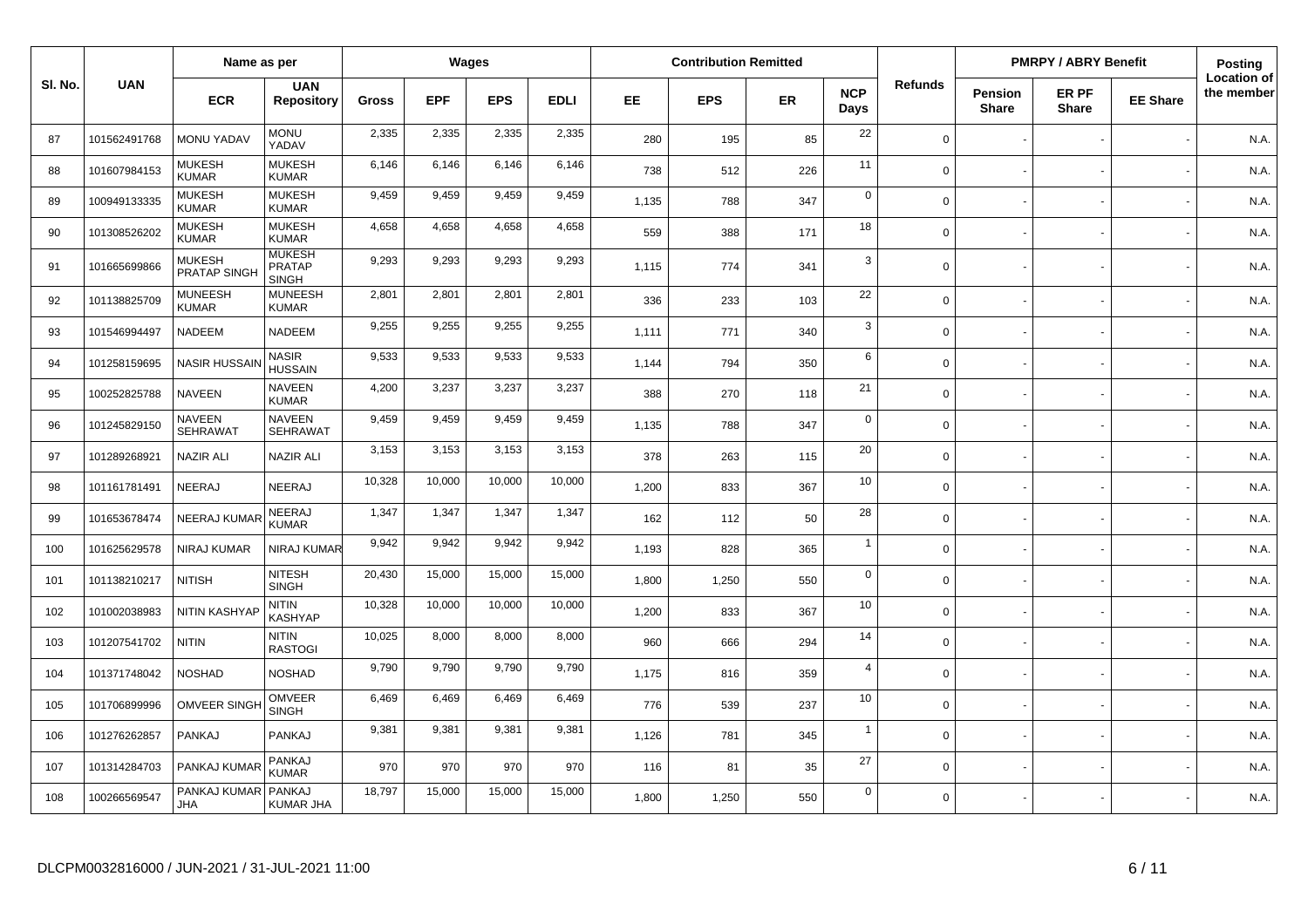|         |              | Name as per                      |                                                |              |             | Wages          |             |             | <b>Contribution Remitted</b> |             |                    |                |                                | <b>PMRPY / ABRY Benefit</b> |                 | Posting                          |
|---------|--------------|----------------------------------|------------------------------------------------|--------------|-------------|----------------|-------------|-------------|------------------------------|-------------|--------------------|----------------|--------------------------------|-----------------------------|-----------------|----------------------------------|
| SI. No. | <b>UAN</b>   | <b>ECR</b>                       | <b>UAN</b><br><b>Repository</b>                | <b>Gross</b> | <b>EPF</b>  | <b>EPS</b>     | <b>EDLI</b> | EE.         | <b>EPS</b>                   | ER          | <b>NCP</b><br>Days | <b>Refunds</b> | <b>Pension</b><br><b>Share</b> | ER PF<br><b>Share</b>       | <b>EE Share</b> | <b>Location of</b><br>the member |
| 109     | 101706899439 | PAWAN KUMAR                      | PAWAN<br>KUMAR                                 | 2,588        | 2,588       | 2,588          | 2,588       | 311         | 216                          | 95          | 22                 | $\Omega$       |                                |                             |                 | N.A.                             |
| 110     | 100620723925 | PAWAN KUMAR                      | <b>PAWAN</b><br><b>KUMAR</b>                   | $\Omega$     | $\Omega$    | $\overline{0}$ | $\mathbf 0$ | $\mathbf 0$ | $\mathbf 0$                  | $\mathbf 0$ | 30                 | $\Omega$       |                                |                             |                 | N.A.                             |
| 111     | 101365732201 | PINKU KUMAR                      | PINKU<br><b>KUMAR</b>                          | 2,506        | 2,000       | 2,000          | 2,000       | 240         | 167                          | 73          | 26                 | $\Omega$       |                                |                             |                 | N.A.                             |
| 112     | 101501686442 | PRABHAT<br><b>KUMAR</b>          | <b>PRABHAT</b><br><b>KUMAR</b>                 | 9,802        | 9,802       | 9,802          | 9,802       | 1.176       | 817                          | 359         | $\overline{4}$     | $\Omega$       |                                |                             |                 | N.A.                             |
| 113     | 10086346816  | PRABHBANI<br><b>KAUR</b>         | <b>PRABHBANI</b><br><b>KAUR</b>                | 15,000       | 15,000      | 15,000         | 15,000      | 1,800       | 1,250                        | 550         | $\mathbf 0$        | $\Omega$       |                                |                             |                 | N.A.                             |
| 114     | 101464708677 | PRAHLAD<br><b>GOSWAMAI</b>       | PRAHLAD<br><b>GOSWAMAI</b>                     | 2,108        | 2,108       | 2,108          | 2,108       | 253         | 176                          | 77          | 26                 | $\Omega$       |                                |                             |                 | N.A.                             |
| 115     | 100759283485 | <b>PARKASH</b>                   | <b>PRAKASH</b><br><b>KUMAR</b><br><b>SINGH</b> | 4,264        | 3,597       | 3,597          | 3,597       | 432         | 300                          | 132         | 20                 | $\Omega$       |                                |                             |                 | N.A.                             |
| 116     | 101164902267 | PRAMOD                           | PRAMOD<br><b>KUMAR</b>                         | 2,430        | 2,430       | 2,430          | 2,430       | 292         | 202                          | 90          | 25                 | $\mathbf 0$    |                                |                             |                 | N.A.                             |
| 117     | 101208855576 | <b>PRAVENDRA</b><br><b>KUMAR</b> | <b>PRAVENDRA</b><br><b>KUMAR</b>               | 9,438        | 9,438       | 9,438          | 9,438       | 1,133       | 786                          | 347         | $\overline{2}$     | $\Omega$       |                                |                             |                 | N.A.                             |
| 118     | 101279246321 | PURUSHOTTAM<br><b>GAUTAM</b>     | <b>PURUSHOTT</b><br>AM                         | 9,057        | 9,057       | 9,057          | 9,057       | 1,087       | 754                          | 333         | $\overline{2}$     | $\mathbf 0$    |                                |                             |                 | N.A.                             |
| 119     | 101406812541 | <b>PUSPENDER</b>                 | <b>PUSHPENDE</b><br>R KUMAR                    | 18,797       | 15,000      | 15,000         | 15,000      | 1.800       | 1,250                        | 550         | $\mathbf 0$        | $\Omega$       |                                |                             |                 | N.A.                             |
| 120     | 101503340313 | PUSHPENDRA<br><b>SHARMA</b>      | <b>PUSHPENDR</b><br>A SHARMA                   | 1,941        | 1,941       | 1,941          | 1,941       | 233         | 162                          | 71          | 24                 | $\Omega$       |                                |                             |                 | N.A.                             |
| 121     | 101514269078 | <b>RAHUL KUMAR</b>               | <b>RAHUL</b><br><b>KUMAR</b>                   | 9,057        | 9,057       | 9,057          | 9,057       | 1,087       | 754                          | 333         | $\overline{2}$     | $\Omega$       |                                |                             |                 | N.A.                             |
| 122     | 101215870501 | <b>RAHUL KUMAR</b>               | <b>RAHUL</b><br>KUMAR                          | 12,848       | 10,431      | 10,431         | 10,431      | 1,252       | 869                          | 383         | $\overline{1}$     | $\Omega$       |                                |                             |                 | N.A.                             |
| 123     | 101260530365 | RAJA SHARMA                      | RAJA<br><b>SHARMA</b>                          | $\mathbf 0$  | $\mathbf 0$ | $\overline{0}$ | $\mathsf 0$ | $\mathbf 0$ | $\mathbf 0$                  | $\mathbf 0$ | 30                 | $\mathbf 0$    |                                |                             |                 | N.A.                             |
| 124     | 101650891116 | RAJESH MADA                      | <b>RAJESH</b><br><b>MANDAL</b>                 | 10,328       | 10,000      | 10,000         | 10,000      | 1,200       | 833                          | 367         | 10                 | $\mathbf 0$    |                                |                             |                 | N.A.                             |
| 125     | 101555233256 | <b>RAJKUMAR</b><br><b>SEJWAR</b> | <b>RAJKUMAR</b><br><b>SEJWAR</b>               | 6,291        | 6,291       | 6,291          | 6,291       | 755         | 524                          | 231         | 14                 | $\Omega$       |                                |                             |                 | N.A.                             |
| 126     | 101650894099 | RAJNI                            | RAJNI<br><b>SHARMA</b>                         | 10,328       | 10,000      | 10,000         | 10,000      | 1,200       | 833                          | 367         | 10                 | $\mathbf 0$    |                                |                             |                 | N.A.                             |
| 127     | 101546994432 | <b>RAJPAL</b>                    | <b>RAJPAL</b>                                  | 9,459        | 9,459       | 9,459          | 9,459       | 1,135       | 788                          | 347         | $\mathbf 0$        | $\Omega$       |                                |                             |                 | N.A.                             |
| 128     | 101357839304 | <b>RAKESH</b>                    | <b>RAKESH</b>                                  | 10,328       | 10,000      | 10,000         | 10,000      | 1,200       | 833                          | 367         | 10                 | $\mathbf 0$    |                                |                             |                 | N.A.                             |
| 129     | 101418015564 | <b>RAKESH</b>                    | <b>RAKESH</b>                                  | 3,060        | 3,060       | 3,060          | 3,060       | 367         | 255                          | 112         | 20                 | $\Omega$       |                                |                             |                 | N.A.                             |
| 130     | 101666914118 | <b>RAKESH</b>                    | <b>RAKESH</b>                                  | $\Omega$     | 0           | $\Omega$       | $\mathbf 0$ | $\Omega$    | $\mathbf 0$                  | $\mathbf 0$ | 30                 | $\Omega$       |                                |                             |                 | N.A.                             |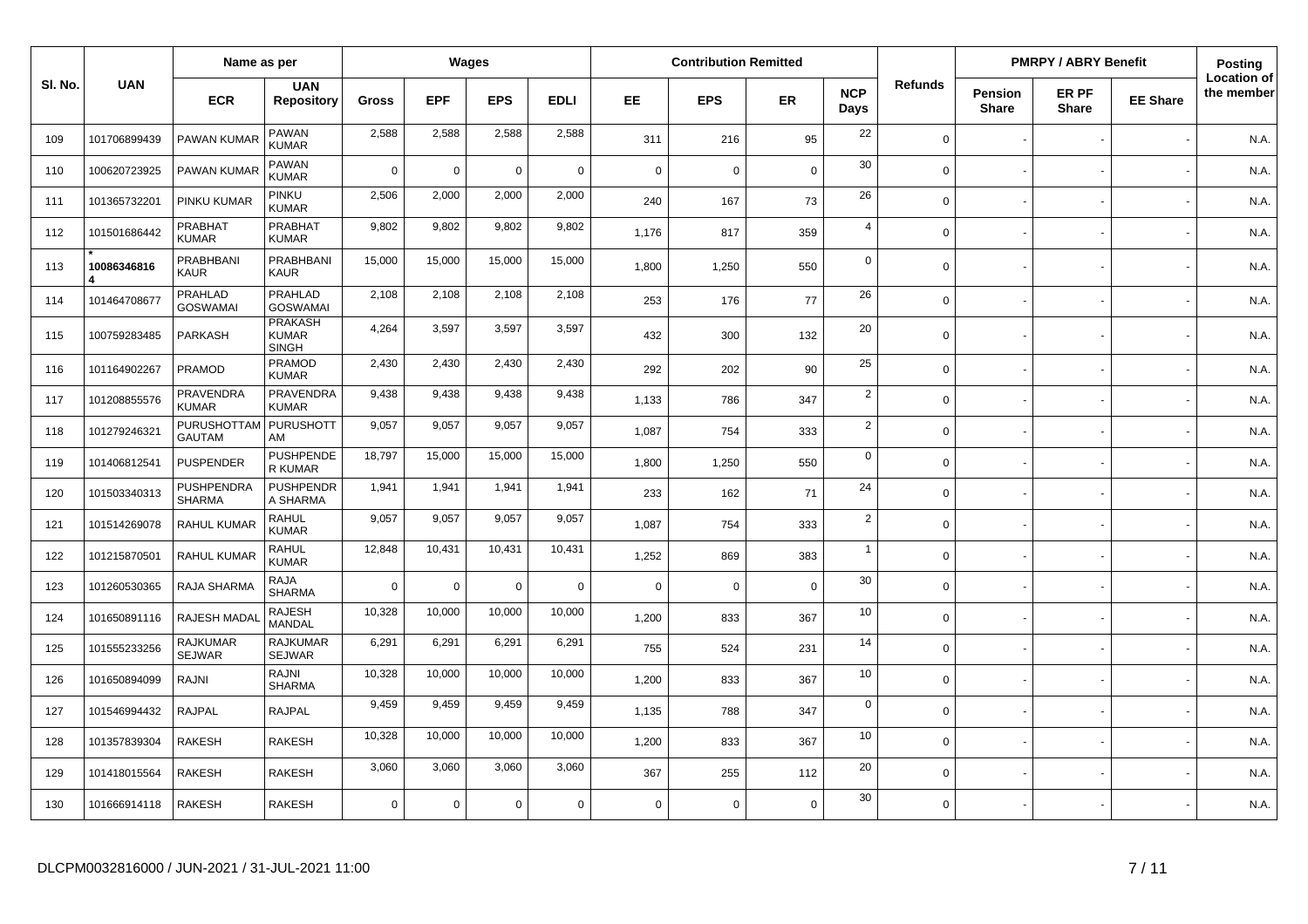|         |              | Name as per                     |                                 |                |             | Wages       |             |             | <b>Contribution Remitted</b> |             |                    |                |                                | <b>PMRPY / ABRY Benefit</b> |                 | Posting                          |
|---------|--------------|---------------------------------|---------------------------------|----------------|-------------|-------------|-------------|-------------|------------------------------|-------------|--------------------|----------------|--------------------------------|-----------------------------|-----------------|----------------------------------|
| SI. No. | <b>UAN</b>   | <b>ECR</b>                      | <b>UAN</b><br><b>Repository</b> | Gross          | <b>EPF</b>  | <b>EPS</b>  | <b>EDLI</b> | EE.         | <b>EPS</b>                   | <b>ER</b>   | <b>NCP</b><br>Days | <b>Refunds</b> | <b>Pension</b><br><b>Share</b> | ER PF<br><b>Share</b>       | <b>EE Share</b> | <b>Location of</b><br>the member |
| 131     | 101548513308 | <b>RAM SWAROOF</b>              | <b>RAM</b><br><b>SWAROOP</b>    | 4,687          | 4,687       | 4,687       | 4,687       | 562         | 390                          | 172         | 17                 | $\mathbf 0$    |                                |                             |                 | N.A.                             |
| 132     | 100987475552 | <b>RAMAKANT</b>                 | <b>RAMAKANT</b>                 | 10,328         | 10,000      | 10,000      | 10,000      | 1,200       | 833                          | 367         | 10                 | $\mathbf 0$    |                                |                             |                 | N.A.                             |
| 133     | 101305935388 | <b>RAMESH</b><br><b>CHANDRA</b> | <b>RAMESH</b><br>CHANDRA        | 2,264          | 2,264       | 2,264       | 2,264       | 272         | 189                          | 83          | 23                 | $\mathbf 0$    |                                |                             |                 | N.A.                             |
| 134     | 100304842507 | <b>RAMESH</b><br><b>KUMAR</b>   | <b>RAMESH</b><br><b>KUMAR</b>   | 18,797         | 15,000      | 15,000      | 15,000      | 1,800       | 1,250                        | 550         | $\mathbf 0$        | $\mathbf 0$    |                                |                             |                 | N.A.                             |
| 135     | 101650655523 | <b>RANJEET</b>                  | <b>RANJEET</b><br><b>SINGH</b>  | 18,797         | 15,000      | 15,000      | 15,000      | 1,800       | 1,250                        | 550         | $\mathbf 0$        | $\Omega$       |                                |                             |                 | N.A.                             |
| 136     | 100479361772 | <b>RANVEER</b><br><b>RAWAT</b>  | <b>RANVEER</b><br><b>RAWAT</b>  | 10,428         | 10,428      | 10,428      | 10,428      | 1,251       | 869                          | 382         | $\mathbf 0$        | $\Omega$       |                                |                             |                 | N.A.                             |
| 137     | 100936854090 | RAVI                            | <b>RAVI</b>                     | $\overline{0}$ | $\mathsf 0$ | $\mathbf 0$ | $\mathbf 0$ | $\mathsf 0$ | $\Omega$                     | $\mathbf 0$ | 30                 | $\mathbf 0$    |                                |                             |                 | N.A.                             |
| 138     | 101328014563 | <b>RAVI KUMAR</b>               | RAVI                            | 18,797         | 15,000      | 15,000      | 15,000      | 1,800       | 1,250                        | 550         | $\mathsf 0$        | $\mathbf 0$    |                                |                             |                 | N.A.                             |
| 139     | 101414091592 | RAVI                            | <b>RAVI KUMAR</b>               | $\overline{0}$ | $\mathbf 0$ | $\mathbf 0$ | $\mathbf 0$ | $\mathbf 0$ | $\Omega$                     | $\Omega$    | 30                 | $\mathbf 0$    |                                |                             |                 | N.A.                             |
| 140     | 101554174166 | <b>RAVIENDRA</b>                | <b>RAVINDER</b>                 | 4,860          | 4,860       | 4,860       | 4,860       | 583         | 405                          | 178         | 20                 | $\mathbf 0$    |                                |                             |                 | N.A.                             |
| 141     | 101604588742 | <b>RAVINDER</b>                 | <b>RAVINDER</b><br><b>KUMAR</b> | 386            | 386         | 386         | 386         | 46          | 32                           | 14          | 29                 | $\mathbf 0$    |                                |                             |                 | N.A.                             |
| 142     | 101419147223 | <b>ROHAN RAJ</b>                | ROHAN RAJ                       | 6,775          | 6,775       | 6,775       | 6,775       | 813         | 564                          | 249         | 10                 | $\Omega$       |                                |                             |                 | N.A.                             |
| 143     | 101365891665 | <b>ROHIT</b>                    | <b>ROHIT</b>                    | 10,428         | 10,428      | 10,428      | 10,428      | 1,251       | 869                          | 382         | $\mathbf 0$        | $\mathbf 0$    |                                |                             |                 | N.A.                             |
| 144     | 101650891144 | <b>NISABUL</b>                  | <b>RUMA</b><br><b>KHATUN</b>    | $\overline{0}$ | $\mathbf 0$ | $\mathbf 0$ | $\mathbf 0$ | $\mathsf 0$ | $\overline{0}$               | $\mathbf 0$ | 30                 | $\mathbf 0$    |                                |                             |                 | N.A.                             |
| 145     | 101625058547 | <b>SACHIN</b>                   | <b>SACHIN</b>                   | 4,590          | 4,590       | 4,590       | 4,590       | 551         | 382                          | 169         | 15                 | $\Omega$       |                                |                             |                 | N.A.                             |
| 146     | 101709060992 | <b>SACHIN KUMAR</b>             | <b>SACHIN</b><br><b>KUMAR</b>   | 2,264          | 2,264       | 2,264       | 2,264       | 272         | 189                          | 83          | 23                 | $\mathbf 0$    |                                |                             |                 | N.A.                             |
| 147     | 101519671143 | <b>SAHIL</b>                    | <b>SAHIL</b>                    | 3,243          | 3,243       | 3,243       | 3,243       | 389         | 270                          | 119         | 23                 | $\mathbf 0$    |                                |                             |                 | N.A.                             |
| 148     | 101240918148 | <b>SAHRUKH</b><br><b>KHAN</b>   | SAHRUKH<br><b>KHAN</b>          | 10,428         | 10,428      | 10,428      | 10,428      | 1,251       | 869                          | 382         | $\mathbf 0$        | $\mathbf 0$    |                                |                             |                 | N.A.                             |
| 149     | 101690193274 | <b>SALEEM KHAN</b>              | <b>SALEEM</b><br><b>KHAN</b>    | 5,337          | 5,337       | 5,337       | 5,337       | 640         | 445                          | 195         | 13                 | $\mathbf 0$    |                                |                             |                 | N.A                              |
| 150     | 101643701534 | SAMIM                           | SAMIM                           | 3,436          | 3,436       | 3,436       | 3,436       | 412         | 286                          | 126         | 21                 | $\mathbf 0$    |                                |                             |                 | N.A.                             |
| 151     | 101430751802 | SANAULLA                        | SANAULLA                        | 9,752          | 9,752       | 9,752       | 9,752       | 1,170       | 812                          | 358         | 3                  | $\mathbf 0$    |                                |                             |                 | N.A.                             |
| 152     | 101200825419 | SANDEEP<br><b>KUMAR</b>         | SANDEEP<br><b>KUMAR</b>         | 9,219          | 9,219       | 9,219       | 9,219       | 1.106       | 768                          | 338         | $\mathbf{1}$       | $\Omega$       |                                |                             |                 | N.A.                             |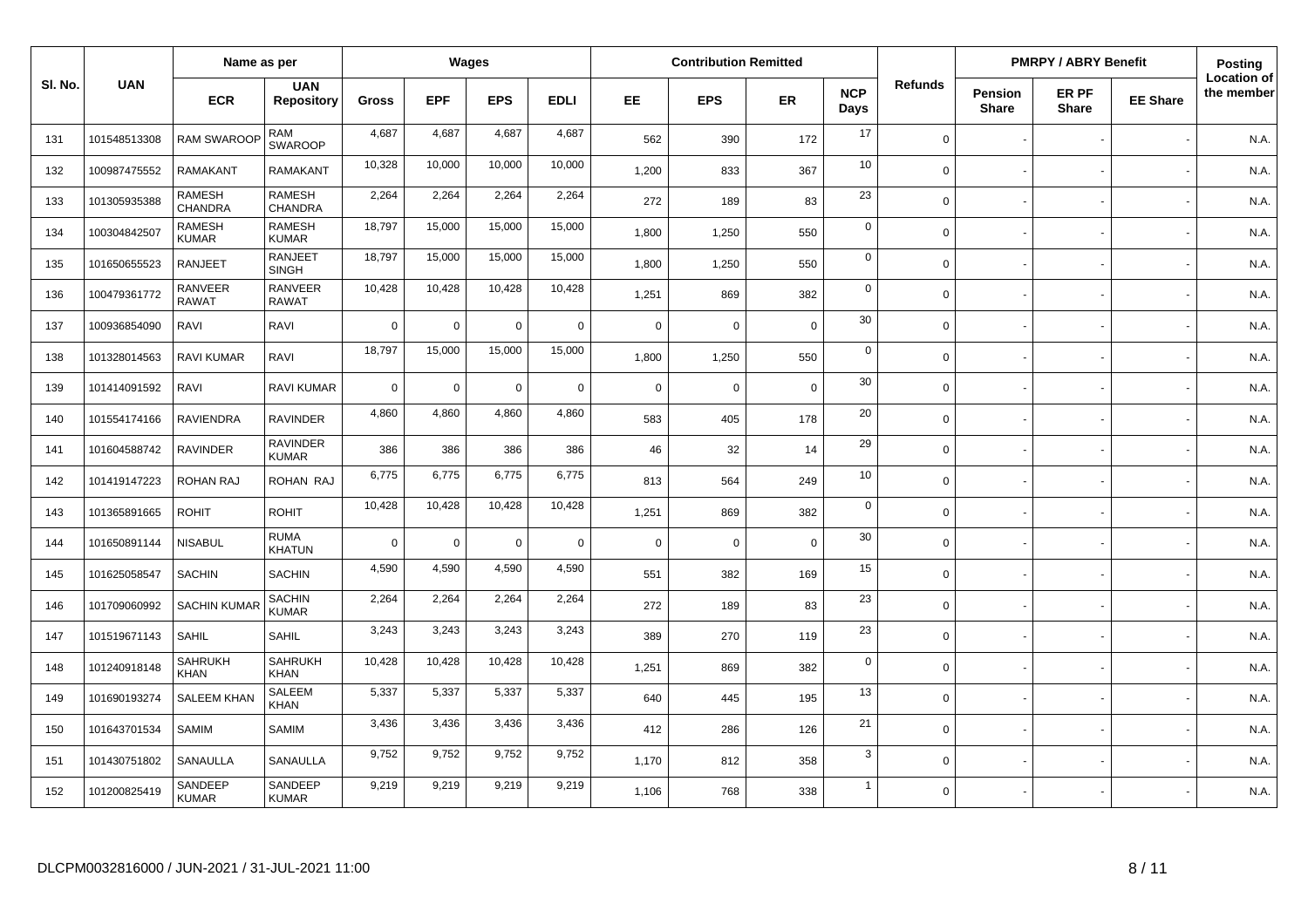|         |              | Name as per                     |                                                |              |            | Wages      |             |       | <b>Contribution Remitted</b> |     |                    |                |                                | <b>PMRPY / ABRY Benefit</b> |                 | Posting                          |
|---------|--------------|---------------------------------|------------------------------------------------|--------------|------------|------------|-------------|-------|------------------------------|-----|--------------------|----------------|--------------------------------|-----------------------------|-----------------|----------------------------------|
| SI. No. | <b>UAN</b>   | <b>ECR</b>                      | <b>UAN</b><br><b>Repository</b>                | <b>Gross</b> | <b>EPF</b> | <b>EPS</b> | <b>EDLI</b> | EE    | <b>EPS</b>                   | ER  | <b>NCP</b><br>Days | <b>Refunds</b> | <b>Pension</b><br><b>Share</b> | ER PF<br><b>Share</b>       | <b>EE Share</b> | <b>Location of</b><br>the member |
| 153     | 101706899977 | SANEEKANT                       | SANEEKANT                                      | 2,264        | 2,264      | 2,264      | 2,264       | 272   | 189                          | 83  | 23                 | $\Omega$       |                                |                             |                 | N.A.                             |
| 154     | 101706899473 | <b>SANJAY SINGH</b>             | SANJAY<br><b>SINGH</b>                         | 4,205        | 4,205      | 4,205      | 4,205       | 505   | 350                          | 155 | 17                 | $\Omega$       |                                |                             |                 | N.A.                             |
| 155     | 101706900021 | SANJEEV<br><b>KUMAR</b>         | SANJEEV<br><b>KUMAR</b>                        | 3,235        | 3,235      | 3,235      | 3,235       | 388   | 269                          | 119 | 20                 | $\Omega$       |                                |                             |                 | N.A.                             |
| 156     | 100920927591 | SANJIV KUMAR                    | SANJIV<br><b>KUMAR</b>                         | 12,569       | 12,569     | 12,569     | 12,569      | 1,508 | 1,047                        | 461 | $\mathbf 0$        | $\Omega$       |                                |                             |                 | N.A.                             |
| 157     | 101392252678 | <b>SANTOSH</b>                  | <b>SANTOSH</b>                                 | 8,734        | 8,734      | 8,734      | 8,734       | 1,048 | 728                          | 320 | 3                  | $\Omega$       |                                |                             |                 | N.A.                             |
| 158     | 100564771266 | <b>SANTOSH</b><br><b>KUMAR</b>  | <b>SANTOSH</b><br><b>KUMAR</b>                 | 3,882        | 3,882      | 3,882      | 3,882       | 466   | 323                          | 143 | 18                 | $\Omega$       |                                |                             |                 | N.A.                             |
| 159     | 101478030598 | <b>SANTOSH</b><br>VANSHKAR      | <b>SANTOSH</b><br><b>VANSHKAR</b>              | 3,153        | 3,153      | 3,153      | 3,153       | 378   | 263                          | 115 | 20                 | $\Omega$       |                                |                             |                 | N.A.                             |
| 160     | 101706899954 | SARFRAJ                         | SARFRAJ                                        | 8,410        | 8,410      | 8,410      | 8,410       | 1,009 | 701                          | 308 | $\overline{4}$     | $\Omega$       |                                |                             |                 | N.A.                             |
| 161     | 101706900009 | SATENDRA<br><b>KUMAR</b>        | <b>SATENDRA</b><br><b>KUMAR</b>                | 6,469        | 6,469      | 6,469      | 6,469       | 776   | 539                          | 237 | 10                 | $\mathbf 0$    |                                |                             |                 | N.A.                             |
| 162     | 101650242062 | <b>SATYAM</b><br>PRATAP SINGH   | <b>SATYAM</b><br><b>PRATAP</b><br><b>SINGH</b> | 1,027        | 1,027      | 1,027      | 1,027       | 123   | 86                           | 37  | 28                 | $\Omega$       |                                |                             |                 | N.A.                             |
| 163     | 101706899965 | <b>SATYAPRAKAS</b>              | <b>SATYAPRAKA</b><br><b>SH</b>                 | 8,410        | 8,410      | 8,410      | 8,410       | 1,009 | 701                          | 308 | $\overline{4}$     | $\Omega$       |                                |                             |                 | N.A.                             |
| 164     | 101651192713 | <b>SAURABH</b><br><b>KUMAR</b>  | <b>SAURABH</b><br><b>KUMAR</b>                 | 13,291       | 10,791     | 10,791     | 10,791      | 1,295 | 899                          | 396 | $\mathbf 0$        | $\Omega$       |                                |                             |                 | N.A.                             |
| 165     | 101709364804 | <b>SHAGAR</b>                   | <b>SHAGAR</b>                                  | 1,941        | 1,941      | 1,941      | 1,941       | 233   | 162                          | 71  | 24                 | $\Omega$       |                                |                             |                 | N.A.                             |
| 166     | 101586451534 | SHAHID                          | <b>SHAHID</b>                                  | 2,264        | 2,264      | 2,264      | 2,264       | 272   | 189                          | 83  | 23                 | $\Omega$       |                                |                             |                 | N.A.                             |
| 167     | 101650891128 | <b>SHARDHA</b><br><b>KUMARI</b> | <b>SHARDA</b><br><b>KUMARI</b>                 | 10,328       | 10,000     | 10,000     | 10,000      | 1,200 | 833                          | 367 | 10                 | $\Omega$       |                                |                             |                 | N.A.                             |
| 168     | 101525166436 | <b>SHANKEY</b>                  | <b>SHENKI</b>                                  | 3,402        | 3,402      | 3,402      | 3,402       | 408   | 283                          | 125 | 23                 | $\Omega$       |                                |                             |                 | N.A.                             |
| 169     | 101572847054 | SHITA RAM                       | <b>SHITA RAM</b>                               | 970          | 970        | 970        | 970         | 116   | 81                           | 35  | 27                 | $\Omega$       |                                |                             |                 | N.A.                             |
| 170     | 101458662478 | <b>SHIV SINGH</b>               | SHIV SINGH                                     | 3,235        | 3,235      | 3,235      | 3,235       | 388   | 269                          | 119 | 20                 | $\Omega$       |                                |                             |                 | N.A.                             |
| 171     | 101546994445 | SHIVA DEV                       | SHIVA DEV                                      | 20,430       | 15,000     | 15,000     | 15,000      | 1,800 | 1,250                        | 550 | $\mathbf 0$        | $\mathbf 0$    |                                |                             |                 | N.A.                             |
| 172     | 101706899931 | <b>SHIVA</b><br>VISHWAKARMA     | <b>SHIVA</b><br>VISHWAKAR<br>MA                | 6,469        | 6,469      | 6,469      | 6,469       | 776   | 539                          | 237 | 10                 | $\mathbf 0$    |                                |                             |                 | N.A.                             |
| 173     | 101661105339 | <b>SITA RAM</b>                 | <b>SITARAM</b>                                 | 6,266        | 5,000      | 5,000      | 5,000       | 600   | 417                          | 183 | 20                 | $\Omega$       |                                |                             |                 | N.A.                             |
| 174     | 101162703036 | <b>SOHAM YADAV</b>              | <b>SOHAM</b><br>YADAV                          | 1,941        | 1,941      | 1,941      | 1,941       | 233   | 162                          | 71  | 24                 | $\Omega$       |                                |                             |                 | N.A.                             |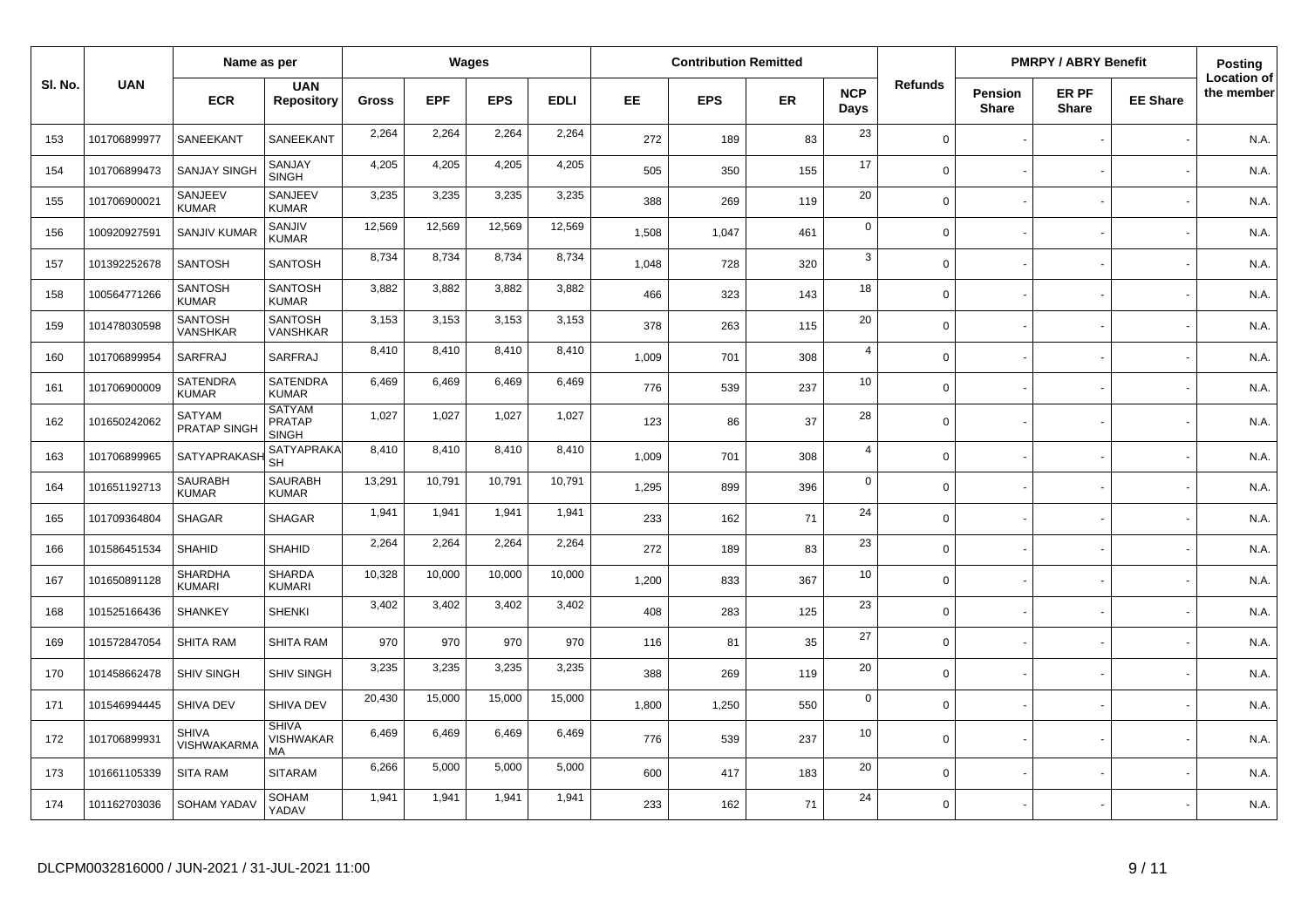|         |                  | Name as per                       |                                  |              |            | Wages          |             |             | <b>Contribution Remitted</b> |             |                    |                |                         | <b>PMRPY / ABRY Benefit</b> |                 | <b>Posting</b>                   |
|---------|------------------|-----------------------------------|----------------------------------|--------------|------------|----------------|-------------|-------------|------------------------------|-------------|--------------------|----------------|-------------------------|-----------------------------|-----------------|----------------------------------|
| SI. No. | <b>UAN</b>       | <b>ECR</b>                        | <b>UAN</b><br><b>Repository</b>  | <b>Gross</b> | <b>EPF</b> | <b>EPS</b>     | <b>EDLI</b> | EE.         | <b>EPS</b>                   | <b>ER</b>   | <b>NCP</b><br>Days | <b>Refunds</b> | Pension<br><b>Share</b> | ER PF<br><b>Share</b>       | <b>EE Share</b> | <b>Location of</b><br>the member |
| 175     | 101539915654     | <b>SOHIT KUMAR</b>                | SOHIT<br><b>KUMAR</b>            | 3,073        | 3,073      | 3,073          | 3,073       | 369         | 256                          | 113         | 20                 | $\Omega$       |                         |                             |                 | N.A.                             |
| 176     | 101665699911     | SOURAV<br><b>KUMAR</b>            | SOURAV<br><b>KUMAR</b>           | 8.087        | 8.087      | 8,087          | 8,087       | 970         | 674                          | 296         | 5                  | $\Omega$       |                         |                             |                 | N.A.                             |
| 177     | 100745562373     | SUBHASH DAS                       | <b>SUBHASH</b><br>DAS            | 4,585        | 4,585      | 4,585          | 4,585       | 550         | 382                          | 168         | 15                 | $\Omega$       |                         |                             |                 | N.A.                             |
| 178     | 101633454630     | <b>SUDHAKAR</b>                   | <b>SUDHAKAR</b>                  | 6,681        | 6,681      | 6,681          | 6,681       | 802         | 557                          | 245         | 10                 | $\Omega$       |                         |                             |                 | N.A.                             |
| 179     | 101709060971     | <b>SUKHDEV</b>                    | <b>SUKHDEV</b>                   | 970          | 970        | 970            | 970         | 116         | 81                           | 35          | 27                 | $\Omega$       |                         |                             |                 | N.A.                             |
| 180     | 101298830188     | <b>SULENDRA</b><br>LOHARA         | <b>SULENDRA</b><br><b>LOHARA</b> | $\Omega$     | $\Omega$   | $\Omega$       | $\mathbf 0$ | $\mathbf 0$ | $\mathbf 0$                  | $\mathbf 0$ | 30                 | $\Omega$       |                         |                             |                 | N.A.                             |
| 181     | 101706899487     | <b>SUNIL</b>                      | <b>SUNIL</b>                     | 7,116        | 7,116      | 7,116          | 7,116       | 854         | 593                          | 261         | 8                  | $\Omega$       |                         |                             |                 | N.A.                             |
| 182     | 101709060963     | <b>SUNIL KUMAR</b><br><b>GIRI</b> | SUNIL<br><b>KUMAR GIRI</b>       | 970          | 970        | 970            | 970         | 116         | 81                           | 35          | 27                 | $\Omega$       |                         |                             |                 | N.A.                             |
| 183     | 101425777318     | <b>SUNNY</b>                      | <b>SUNNY</b>                     | 10,328       | 10,000     | 10,000         | 10,000      | 1,200       | 833                          | 367         | 10                 | $\Omega$       |                         |                             |                 | N.A.                             |
| 184     | 101667070887     | <b>SURAJ</b>                      | <b>SURAJ</b>                     | 1,458        | 1,458      | 1,458          | 1,458       | 175         | 121                          | 54          | 27                 | $\Omega$       |                         |                             |                 | N.A.                             |
| 185     | 101706899949     | <b>SURAJ KUMAR</b>                | <b>SURAJ</b><br><b>KUMAR</b>     | 3,882        | 3,882      | 3,882          | 3,882       | 466         | 323                          | 143         | 18                 | $\Omega$       |                         |                             |                 | N.A.                             |
| 186     | 101370992395     | <b>SURENDRA</b><br><b>SINGH</b>   | <b>SURENDRA</b><br><b>SINGH</b>  | 7,763        | 7,763      | 7,763          | 7,763       | 932         | 647                          | 285         | 6                  | $\Omega$       |                         |                             |                 | N.A.                             |
| 187     | 101139691107     | <b>SURESH PAL</b>                 | <b>SURESH PAL</b>                | 13,291       | 10,791     | 10,791         | 10,791      | 1,295       | 899                          | 396         | $\mathbf 0$        | $\Omega$       |                         |                             |                 | N.A.                             |
| 188     | 101276989373     | <b>TARUN KUMAR</b>                | TARUN<br><b>KUMAR</b>            | 4,852        | 4,852      | 4,852          | 4,852       | 582         | 404                          | 178         | 15                 | $\Omega$       |                         |                             |                 | N.A.                             |
| 189     | 10083229000<br>3 | <b>UJJAWAL KAUR</b>               | <b>UJJAWAL</b><br>KAUR           | 50,000       | 30,000     | 30,000         | 15,000      | 3.600       | 2.499                        | 1,101       | $\mathbf 0$        | $\Omega$       |                         |                             |                 | N.A.                             |
| 190     | 101662125839     | VIJAY                             | VIJAY                            | 3,060        | 3,060      | 3,060          | 3,060       | 367         | 255                          | 112         | 20                 | $\Omega$       |                         |                             |                 | N.A.                             |
| 191     | 101500742841     | VIJAY                             | VIJAY KUMAR                      | 10,328       | 10,000     | 10,000         | 10,000      | 1,200       | 833                          | 367         | 10                 | $\Omega$       |                         |                             |                 | N.A.                             |
| 192     | 101503750796     | <b>VIKASH</b><br><b>HARIJAN</b>   | <b>VIKASH</b><br><b>HARIJAN</b>  | 3,402        | 3,402      | 3,402          | 3,402       | 408         | 283                          | 125         | 23                 | $\Omega$       |                         |                             |                 | N.A.                             |
| 193     | 101709061031     | <b>VIKASH KUMAR</b>               | <b>VIKASH</b><br><b>KUMAR</b>    | 970          | 970        | 970            | 970         | 116         | 81                           | 35          | 27                 | $\Omega$       |                         |                             |                 | N.A.                             |
| 194     | 101709364815     | <b>VIKRAM SINGH</b>               | <b>VIKRAM</b><br><b>SINGH</b>    | 4,529        | 4,529      | 4,529          | 4,529       | 543         | 377                          | 166         | 16                 | $\mathbf 0$    |                         |                             |                 | N.A.                             |
| 195     | 101706899418     | <b>VIKRAM SINGH</b>               | <b>VIKRAM</b><br><b>SINGH</b>    | 4,205        | 4,205      | 4,205          | 4,205       | 505         | 350                          | 155         | 17                 | $\Omega$       |                         |                             |                 | N.A.                             |
| 196     | 101554173474     | <b>VISHAL</b>                     | <b>VISHAL</b>                    | $\mathbf 0$  | 0          | $\overline{0}$ | $\mathsf 0$ | $\Omega$    | $\mathbf 0$                  | $\mathbf 0$ | 30                 | $\mathbf 0$    |                         |                             |                 | N.A.                             |